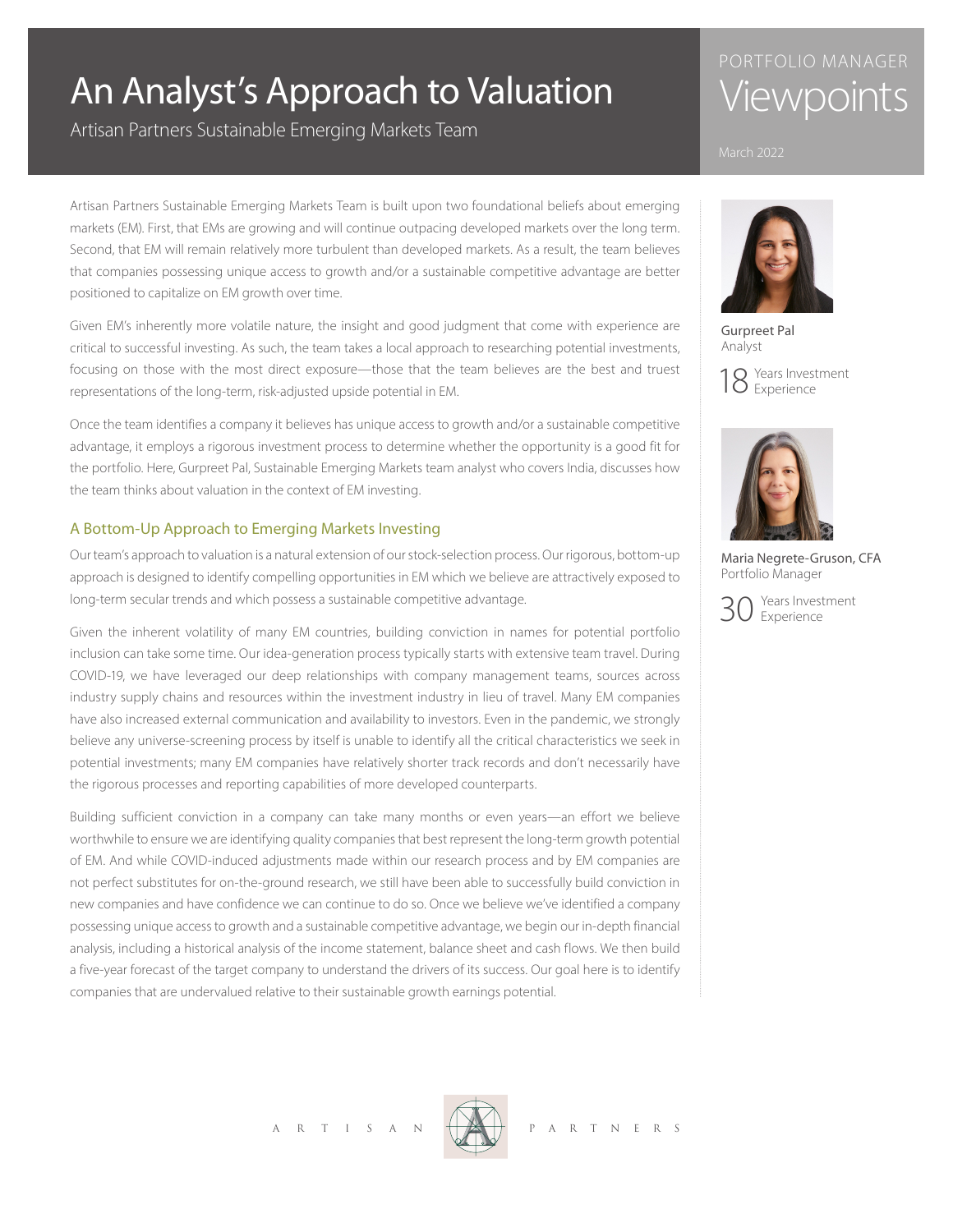We then conduct a strategic analysis and a sustainability assessment to understand the competitive environment in which a company is operating and if it is being a good steward to its shareholders, stakeholders, employees and communities at large. Our proprietary sustainability assessment uses a combination of incident-based data and team-driven empirical analysis designed to capture a company's long-term direction and degree of change across multiple environmental, social and governance (ESG) factors.

Next, we perform a rigorous country risk assessment based on the most relevant macroeconomic factors for each EM country. Each EM country is in a different phase of its economic, social and political development, and not all countries face the same risks. Therefore, we believe it is important to compare a country to its own history and development, identifying improvements or deterioration over time and assessing how those factors may impact a company's ability to capitalize on its competitive advantages.

#### Assessing Valuations in a Changing Marketplace

The final step in our bottom-up, stock-selection process is determining an appropriate valuation multiple and calculating a target price. To do so, we consider a company's sustainability assessment, country risk, its peer group comparison and its own trading history, as well as other company-specific factors. Once we establish a normalized sustainable ROE and a valuation multiple, we are able to determine a price target for that security.

Given how rapidly circumstances can change, we typically won't automatically eliminate potential investments based on high valuation alone—whether at the country or individual stock level. Though we may believe a company or country overall to be richly valued relative to peers, those valuations could be justified. (And the reverse could be true—a cheaply valued stock or country may be cheap for a reason.) Then, too, valuations change—revaluing to a point we find interesting in the future. We also believe it is important to consider valuations in the context of sustainable earnings and material upside, and to remain patient with companies we believe possess these characteristics.

#### A Case Study in Valuations

The best way to understand our rigorous approach to valuation is to examine it in practice. The general consensus is equity valuations in India have long been rich. This has been true for many of India's banks, despite an industry backdrop of heightened macroeconomic volatility and operational issues stretching back more than a decade.

Following the global financial crisis, Indian companies continued borrowing to finance ongoing growth, despite the meaningfully slower macroeconomic environment. As a result, corporate balance sheets became over-levered, bank exposure to non-performing assets (NPAs) grew and loan growth slowed meaningfully. The Indian government and Reserve Bank of India (RBI) eventually made efforts to help India's banks address their NPAs, including reforms to accelerate the bankruptcy process, more recourse for banks and public sector bank recapitalization.

These developments in India's financials sector have not gone unnoticed. Many investors have been drawn to franchises such as HDFC Bank, one of India's largest private banks, which has benefited from its avoidance of some higher risk corporate debt segments. HDFC Bank's consistent growth, lower stressed asset exposure and premium multiple have attracted those seeking to invest conservatively in India's growth.

However, we believe there are other beneficiaries of the improved backdrop with more attractive valuations. For example, we hold ICICI, another of India's leading private banks. We first purchased ICICI in 2012. Though this was before much of the ongoing reform was underway, the company had already started consolidating its loan book and had a strong capital position relative to both private-sector peers and public-sector banks. In subsequent years, we believe ICICI has made smart, strategic choices to further improve its position in terms of profits and progress.

ICICI has used its solid brand, well-scaled franchise and extensive domestic branch network to improve asset quality, grow rapidly—even in the recent difficult environment—and improve margins. It also possesses unique access to India's ongoing domestic economic growth as well as the return of corporate capital expenditures. As a result, we believe ICICI's valuation and outlook remain compelling.

In terms of ESG, ICICI's CEO stepped down in 2018 as the company's board conducted an investigation into questionable loans granted to a family member. For us, the investigation was an important governance event demonstrating how seriously the bank took the allegations. Since then, the new CEO, a longtime ICICI employee, has had a positive impact. The bank's digitalization efforts have been impressive and are helping to serve India's large unbanked and underbanked populations, including farmers, small businesses and female entrepreneurs. ICICI offers a universal banking application (app),